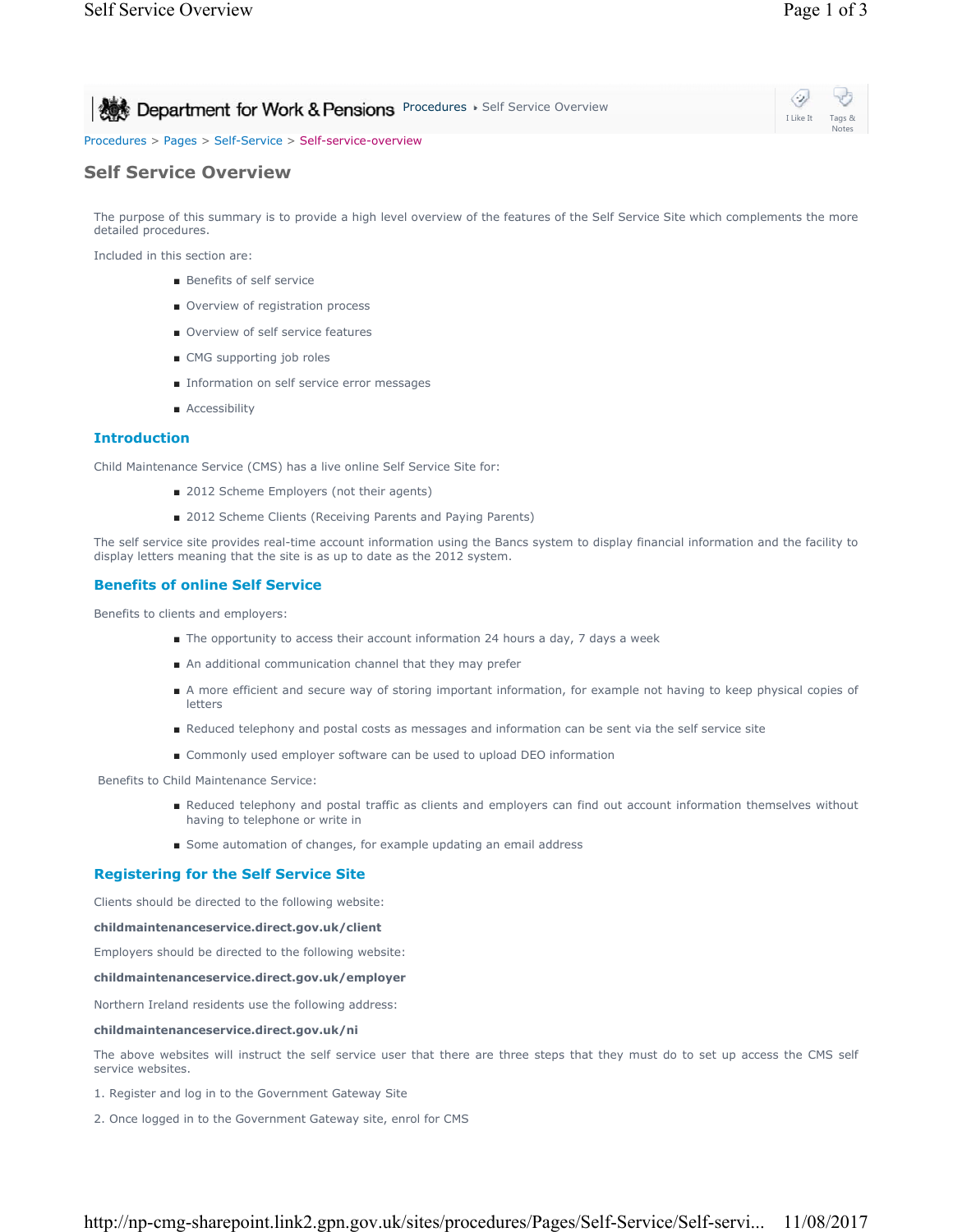3. Log on to the CMS site using known facts

The client and employer self service procedures provide step by step instructions on how to register for CMS self service websites.

#### **What is the Government Gateway?**

The Government Gateway (GG) is a website where users can access online government services securely and easily over the internet. It is an important part of the governments strategy of delivering "joined up" government, enabling people and organisations to communicate and make transactions with government from a single point of entry.

Registering with the Government Gateway enables a person or organisation to enrol for one or more government services (for example, Self Assessment, PAYE Internet Services, Electronic VAT Returns and Child Maintenance).

For further information on the GG the website address is:

#### **gateway.gov.uk**

#### **Features of the Self Service site**

Clients and employers can:

- report a change of circumstances
- make one-off payments using a credit or debit card
- view letters/statements
- view payment/calculation/financial information
- send messages to CMS
- upload evidence (clients only)

For a complete list of features refer to:

Client self service procedures

Employer self service procedures

### **Roles supporting the self service site**

There are a number of distinct roles within the 2012 scheme that support self service users.

2012 Caseworkers:

- support clients wanting to register/use self service by referring them to the website and advising them of what the registration process is
- support clients if self service is not working by taking payments by telephone
- support clients if there is an error uploading their documents
- support when locked out or re-setting forgotten log in ID's (the 7 digit security PIN code clients use to telephone us)
- referring technical incidents/feedback/GG problems to the Self Service Support Team via warm telephone transfer

Employer Support Team:

- promoting the benefits of self service to employers
- support employers wanting to register/use Self Service by referring them to the websites and advising them what the registration process is
- support employers if Self Service is not working by taking payments by telephone
- referring technical incidents/feedback/GG problems to the Self Service Support Team via a warm telephone transfer

Self Service Support Team (SSST):

- raising incidents where a technical problem has been established
- gathering and recording client and employer feedback regarding the Self Service Site
- deleting a users Government Gateway account to enable re-registration

# **Error Messages**

Maintenance alert messages are displayed (in red) at the top of the Self Service Site and advise of dates/times the site may not be available.